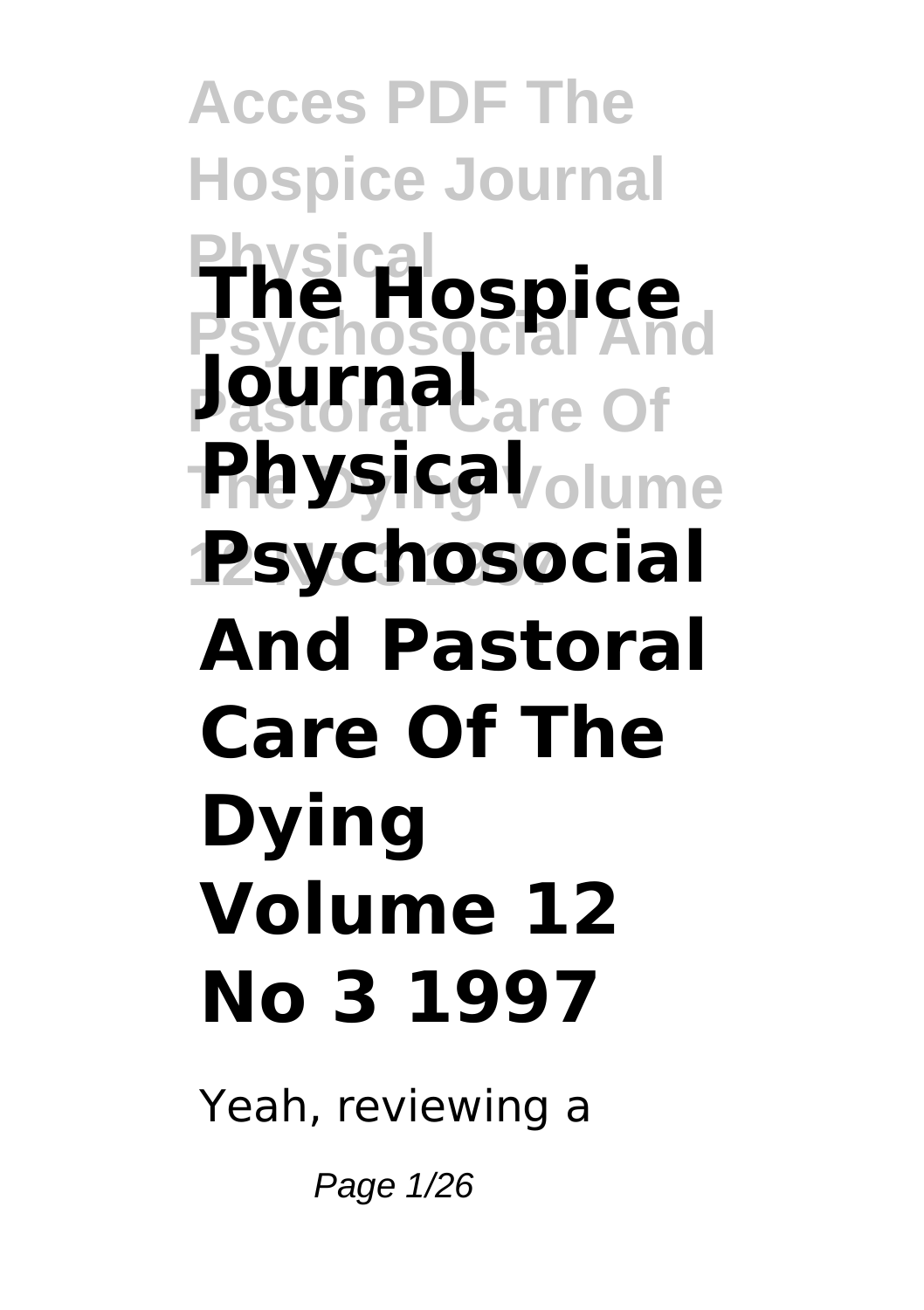**Acces PDF The Hospice Journal Physical** books **the hospice Journal physical And Pastoral Care Of pastoral care of the The Dying Volume dying volume 12 no 12 No 3 1997 3 1997** could build up **psychosocial and** your close associates listings. This is just one of the solutions for you to be successful. As understood, ability does not suggest that you have astounding points.

Comprehending as without difficulty as<br> $P_{\text{age}}$  2/26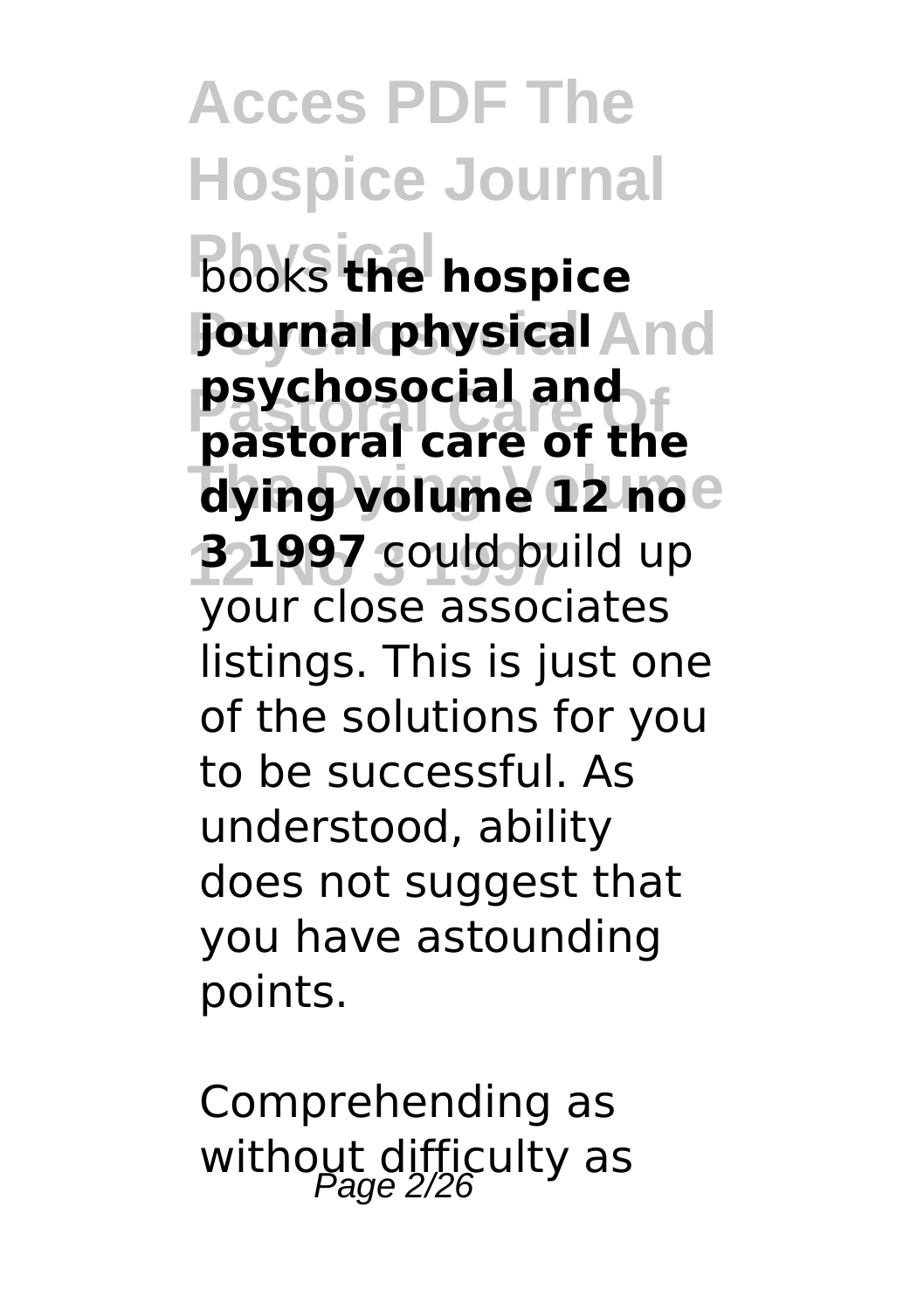**Physical even more than Pextra will allow each nd** success. neighboring<br>to, the pronouncement **The Capably as Volume** perception of this the success. neighboring hospice journal physical psychosocial and pastoral care of the dying volume 12 no 3 1997 can be taken as with ease as picked to act.

4eBooks has a huge collection of computer programming ebooks.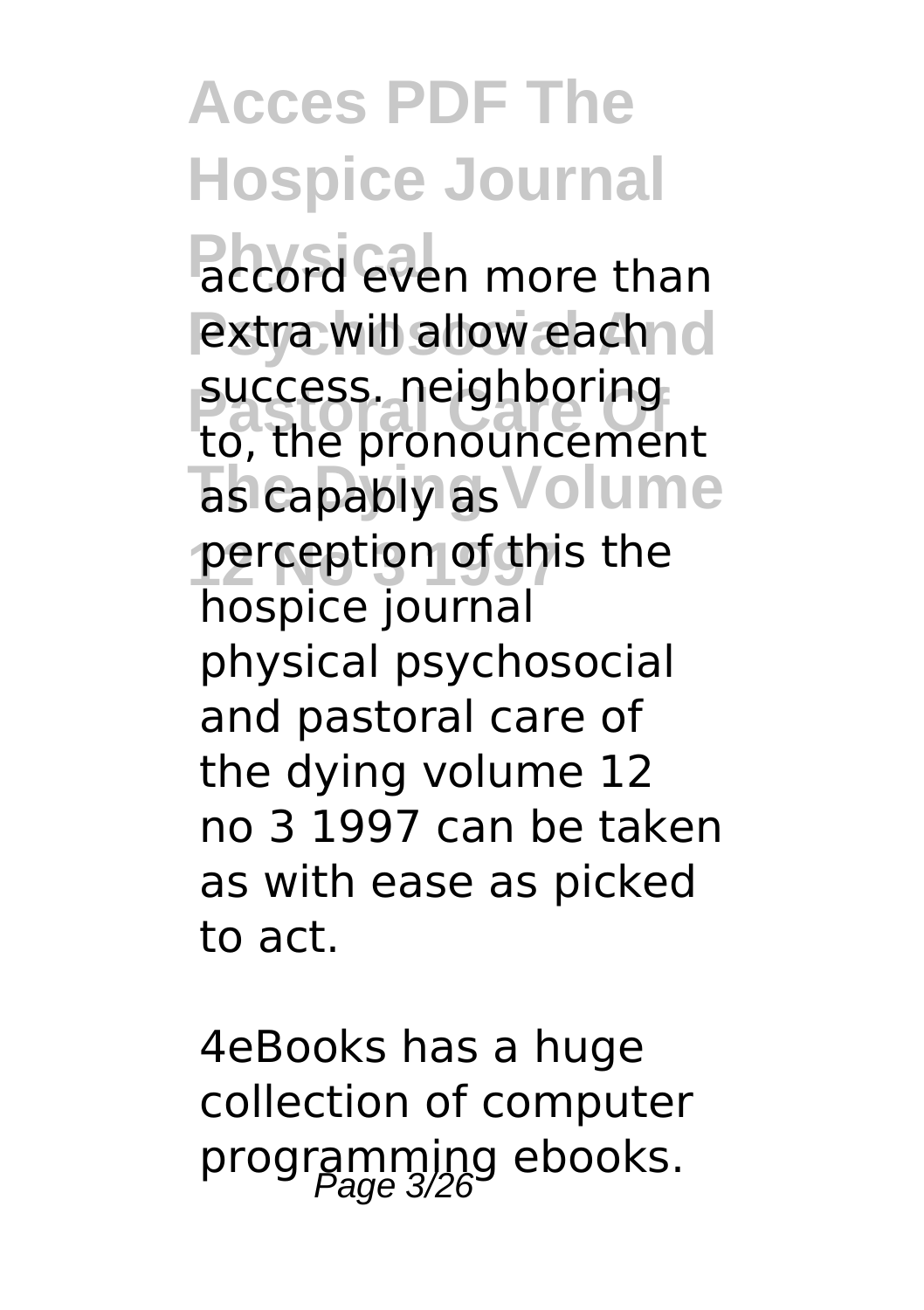Each downloadable **ebook has a short And Preview with a**<br>description. You can find over thousand of e **12 No 3 1997** free ebooks in every review with a computer programming field like .Net, Actionscript, Ajax, Apache and etc.

#### **The Hospice Journal Physical Psychosocial**

The Hospice Journal: Physical, Psychosocial, and Pastoral Care of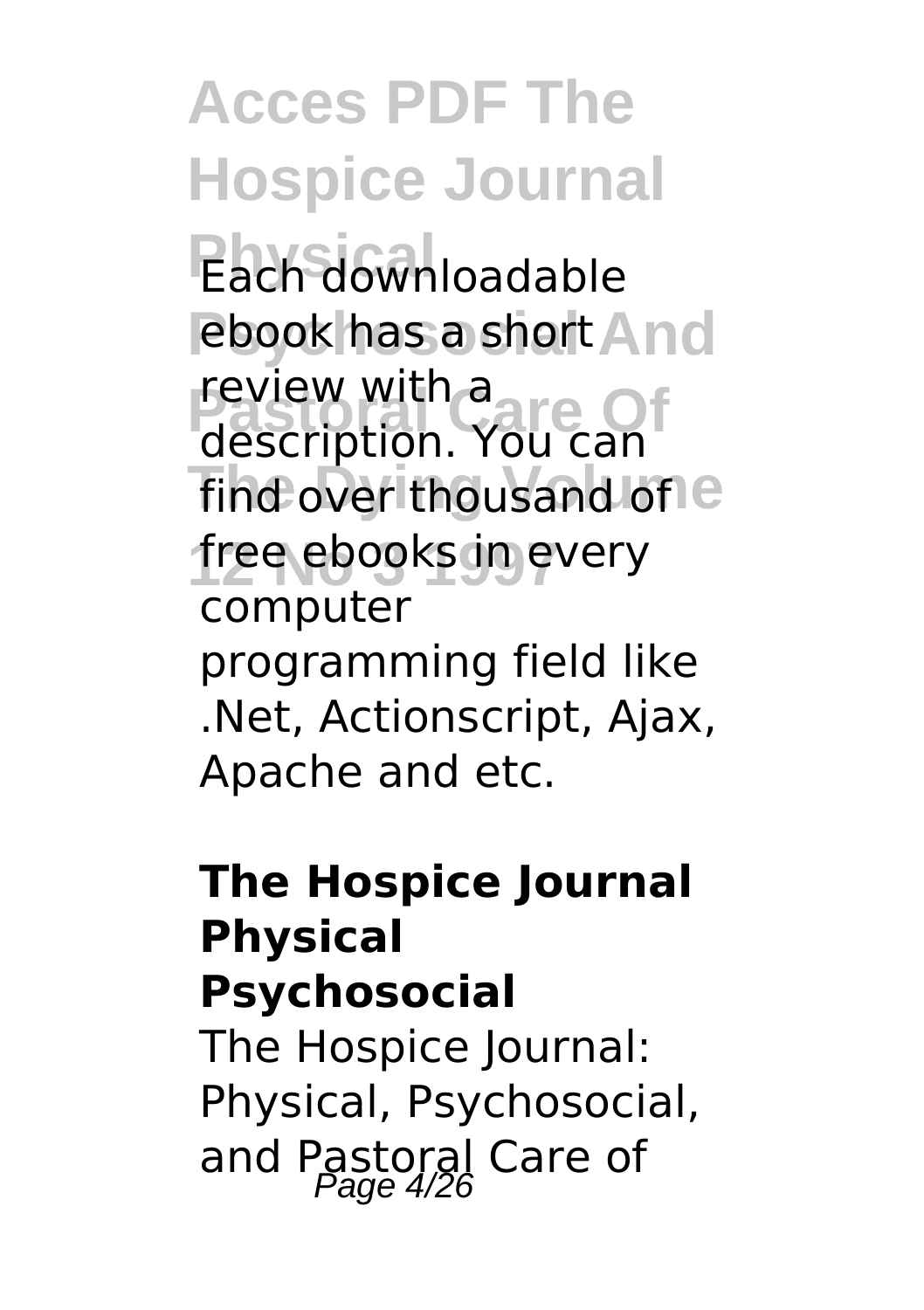the Dying (13) **Psychosocial And** Paperback – January 1, **Pastoral Care Of** (Editor), Joanne Lynn (Editor) See all formats and editions Hide other 1998 by Joan K Harrold formats and editions

### **The Hospice Journal: Physical, Psychosocial, and Pastoral ...** Aug 29, 2020 the hospice journal physical psychosocial and pastoral care of the dying volume  $10$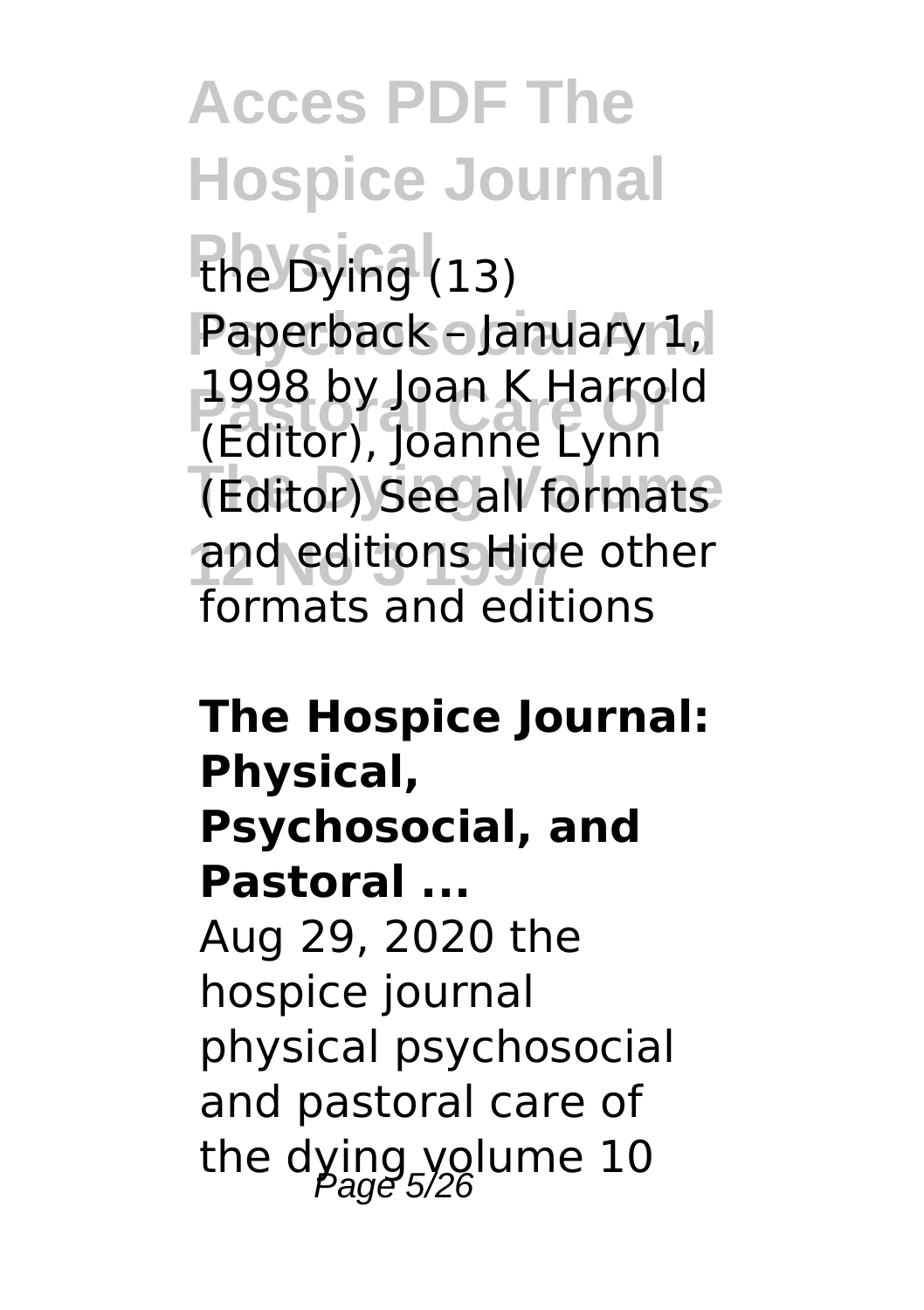**Acces PDF The Hospice Journal Physical** no 4 1995 Posted By **Haroldhosocial And RobbinsPublishing** *<u>Online PDF Ebook</u>* Epub Library Whole Person TEXT ID b92ca96b Care Beyond Psychosocial And Physical Needs

**TextBook The Hospice Journal Physical Psychosocial And ...** the hospice journal physical psychosocial and pastoral care of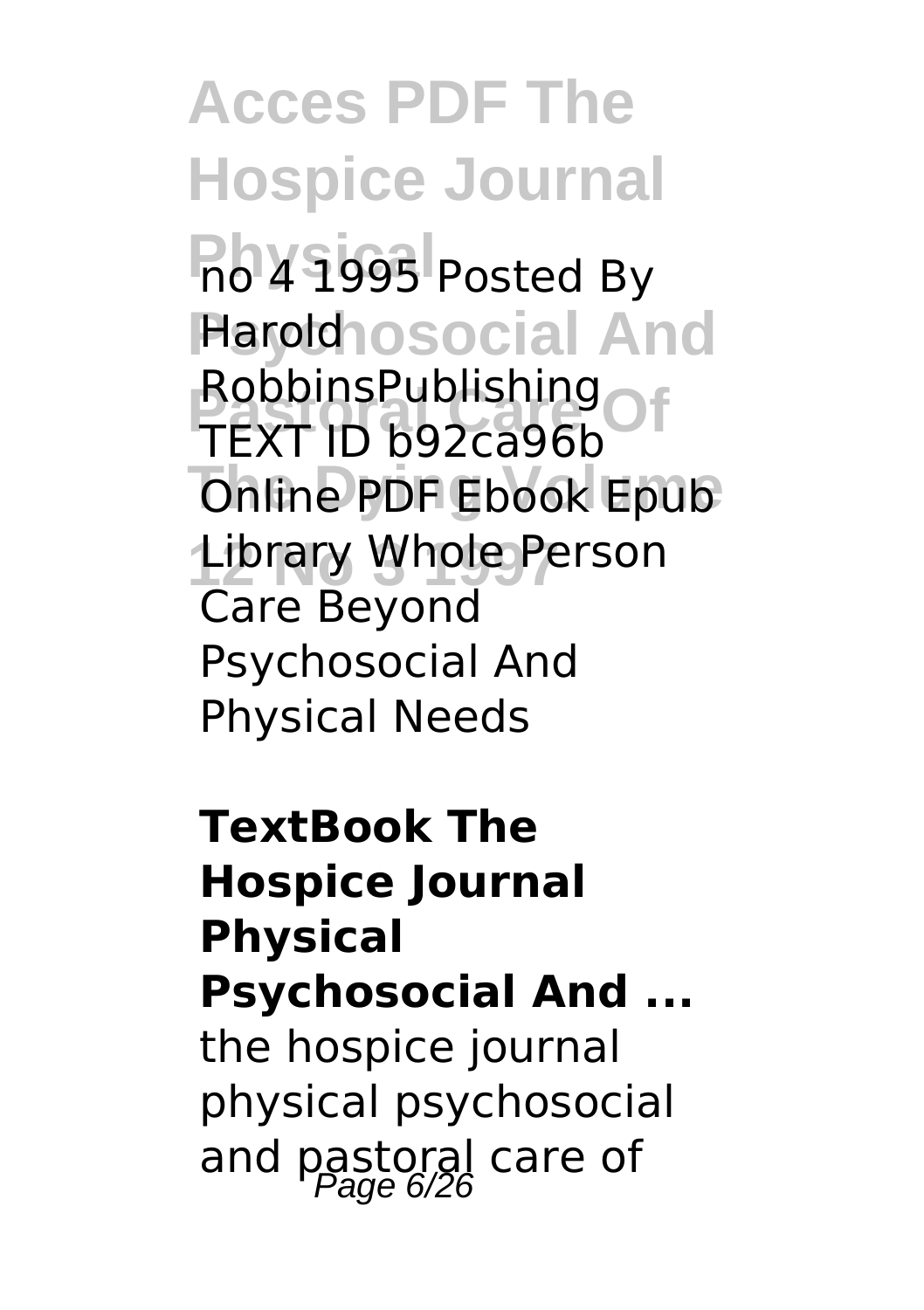the dying 13 Sep 02, **2020 Posted Byal And Pastoral Care Of** Publishing TEXT ID 575e56c8 Online PDFIe **12 No 3 1997** Ebook Epub Library 12 Richard Scarry Media page limit summarizing key elements of symptom assessment and management are encouraged papers submitted for the symptom journal of hospice palliative nursing

## **The Hospice Journal**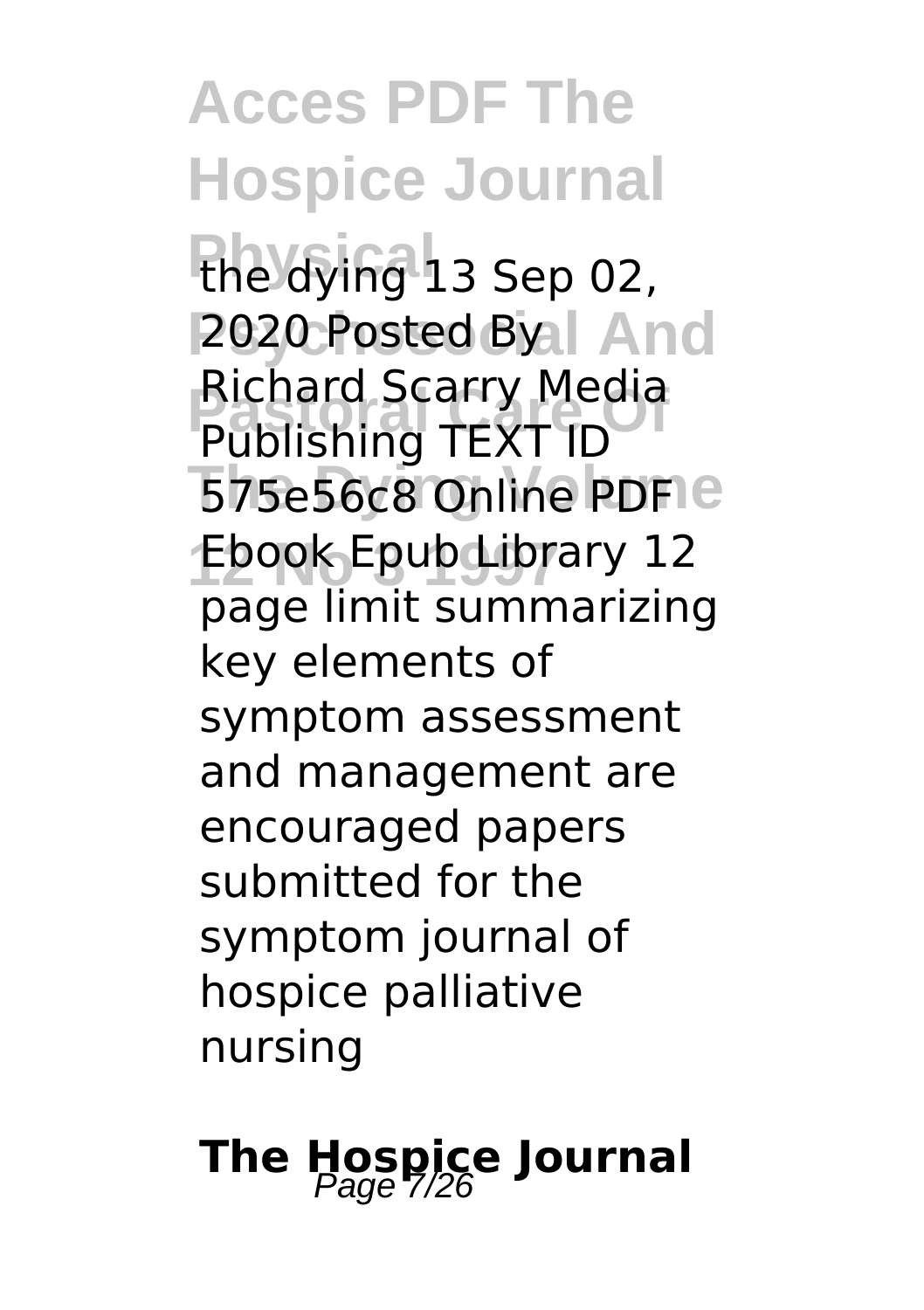**Acces PDF The Hospice Journal Physical Physical Psychosocial And Psychosocial And Pastoral ...**<br>Alla 28 20201-8 Of **hospice** journal olume **12 No 3 1997** physical psychosocial Aug 28, 2020 the and pastoral care of the dying 13 Posted By Dan BrownLibrary TEXT ID 575e56c8 Online PDF Ebook Epub Library THE HOSPICE JOURNAL PHYSICAL PSYCHOSOCIAL AND PASTORAL CARE OF THE

Page 8/26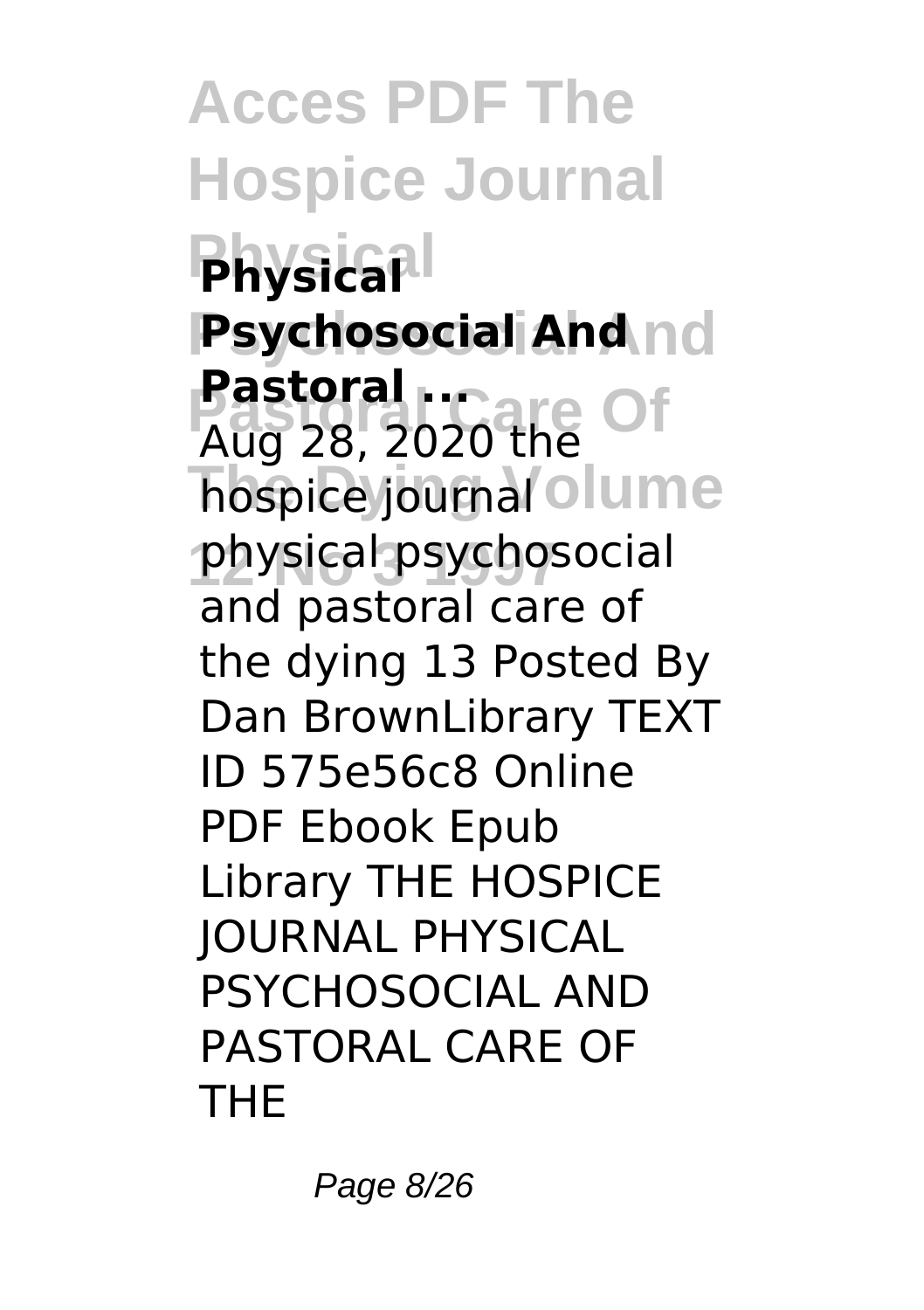**Acces PDF The Hospice Journal Physical 10 Best Printed The Hospice Journal And Pastoral Care Of Psychosocial ... Aug 28, 2020 the lume 12 No 3 1997** hospice journal **Physical** physical psychosocial and pastoral care of the dying volume 12 no 3 1997 Posted By Nora RobertsLtd TEXT ID 392b9f66 Online PDF Ebook Epub Library hospice is a special kind of care focused on the physical emotional psychosocial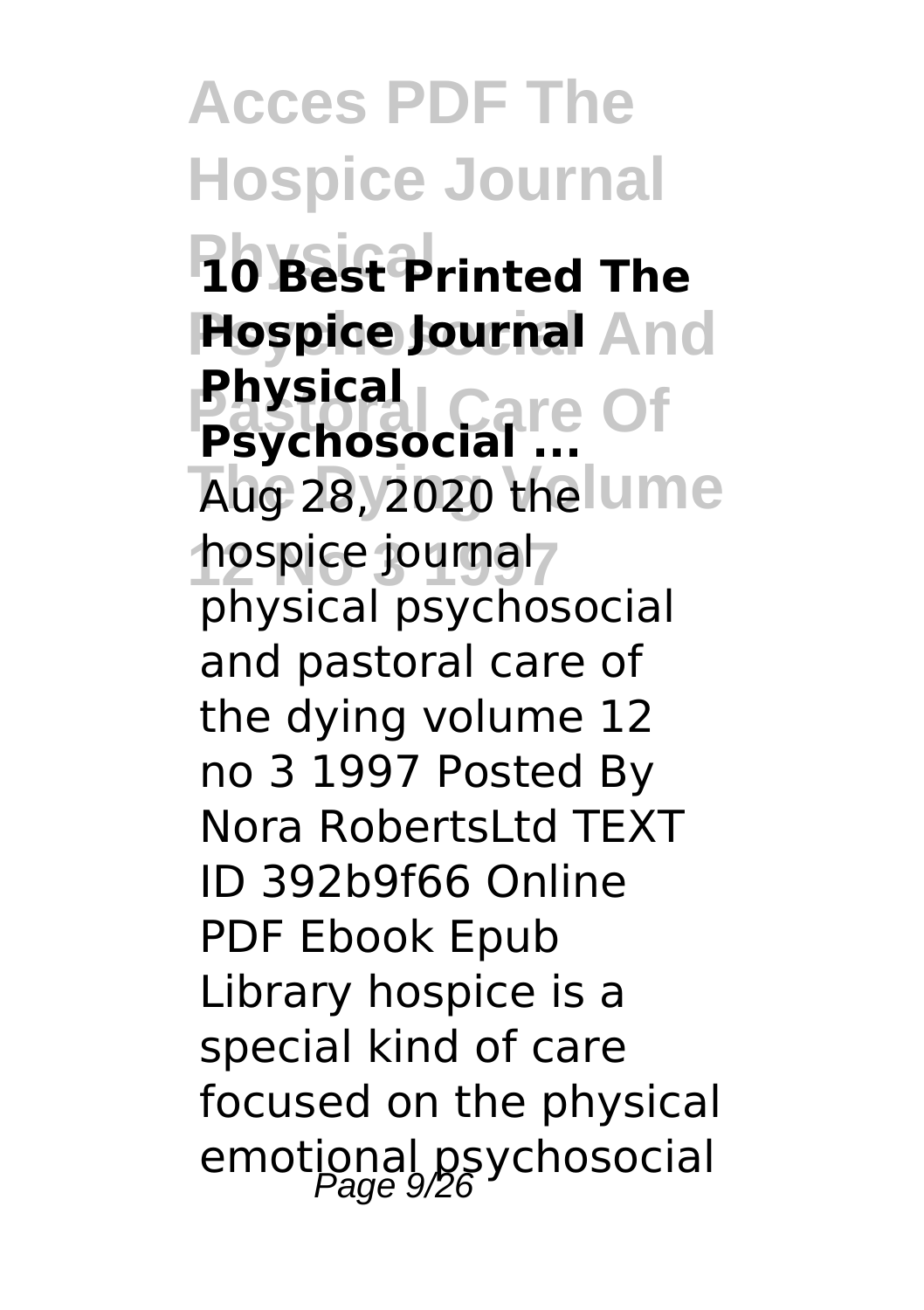**Physical** and spiritual needs of **terminally ill patients** d and their ramilies<br>hospice care treats the **person rather than the 12 No 3 1997** disease it focuses and their families

### **20+ The Hospice Journal Physical Psychosocial And Pastoral ...** (1993). Genograms: A Psychosocial Assessment Tool for Hospice. The Hospice Journal: Vol. 9, No. 1, pp. 1-12.<br>Page 10/26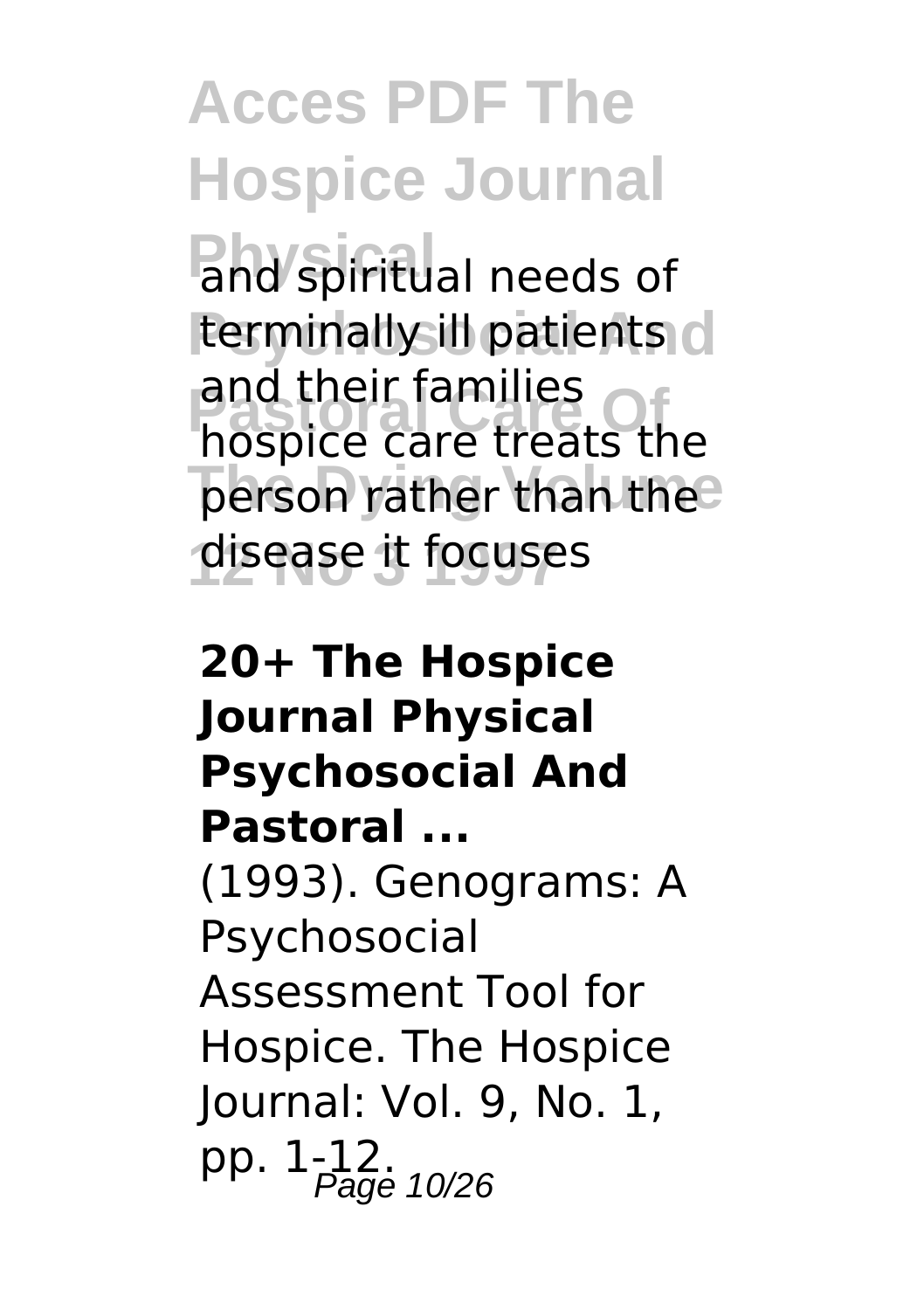**Acces PDF The Hospice Journal Physical**

**Psychosocial And Genograms: A Pastoral Care Of Assessment Tool for Hospice: The ...**lume **12 No 3 1997** describing **Psychosocial** psychosocial assessments used by hospice social workers on a national scale. Given that the social work assessment is a critical component of the comprehensive hospice assessment, and the systematic assessment of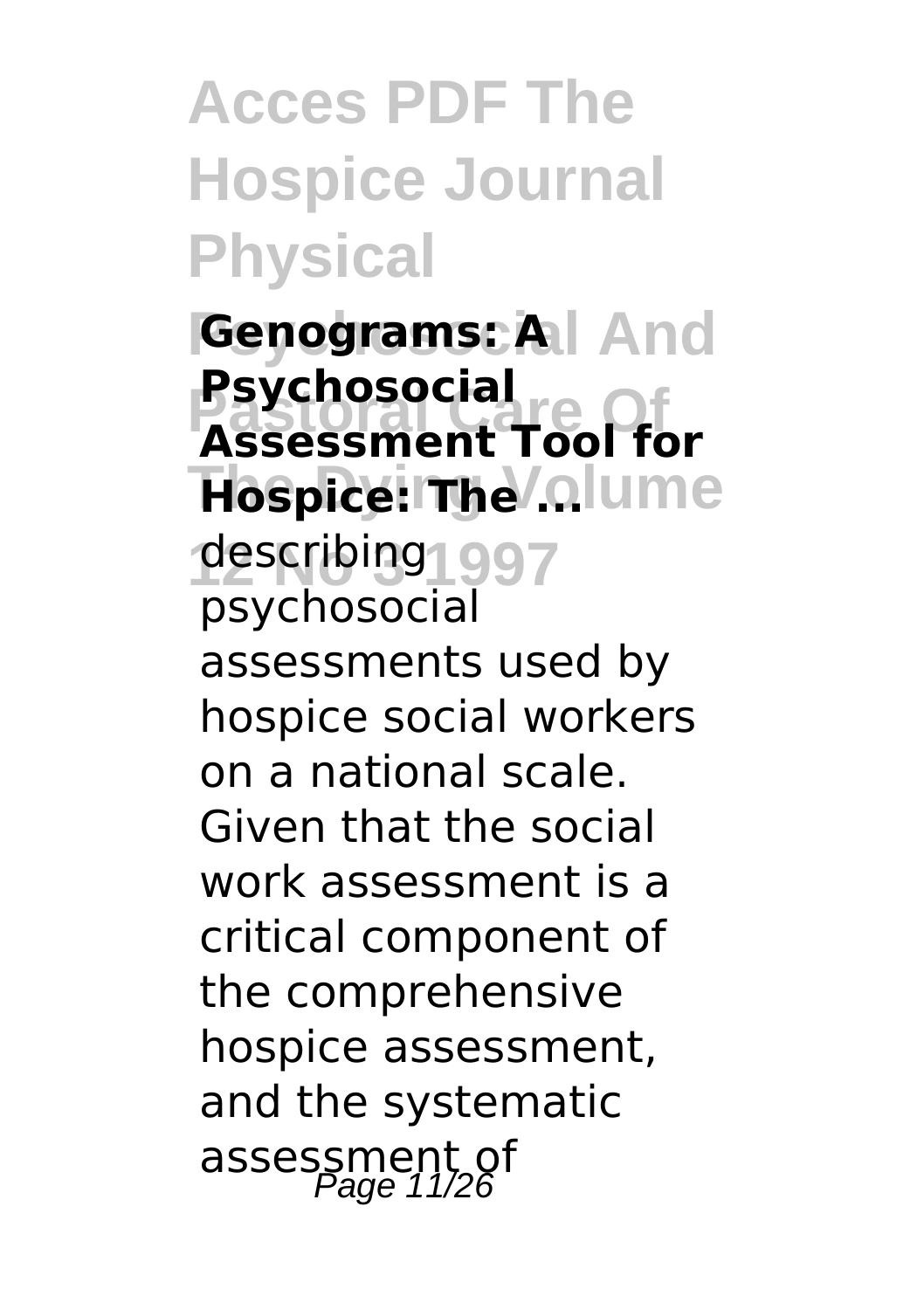**Physical** psychosocial domains **is linked to key hospice Pastoral Care Of** of care domains, this **The Dying Volume 12 No 3 1997** outcomes and quality

#### **Psychosocial Assessment by Hospice Social Workers: A ...**

Your account has been temporarily locked. Your account has been temporarily locked due to incorrect sign in attempts and will be automatically unlocked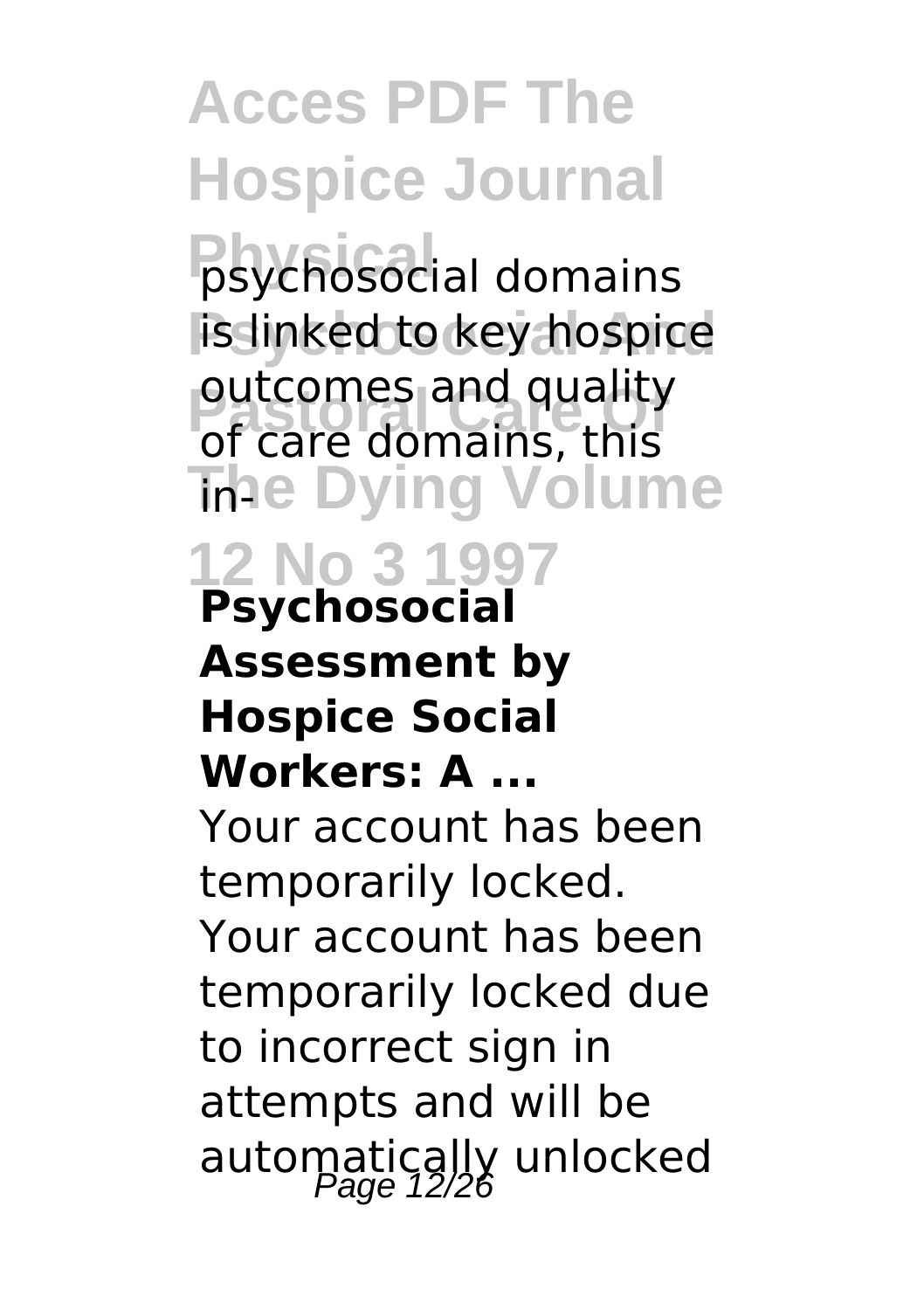**Acces PDF The Hospice Journal Physical** in 30 mins. **Psychosocial And Pastoral Care Of Articles : Journal of Hospice & Palliative 12 No 3 1997 ... Most Popular** The paper should summarize key implications for palliative nursing. Papers may address physical or psychological symptoms and authors are encouraged to address a broad range of symptoms common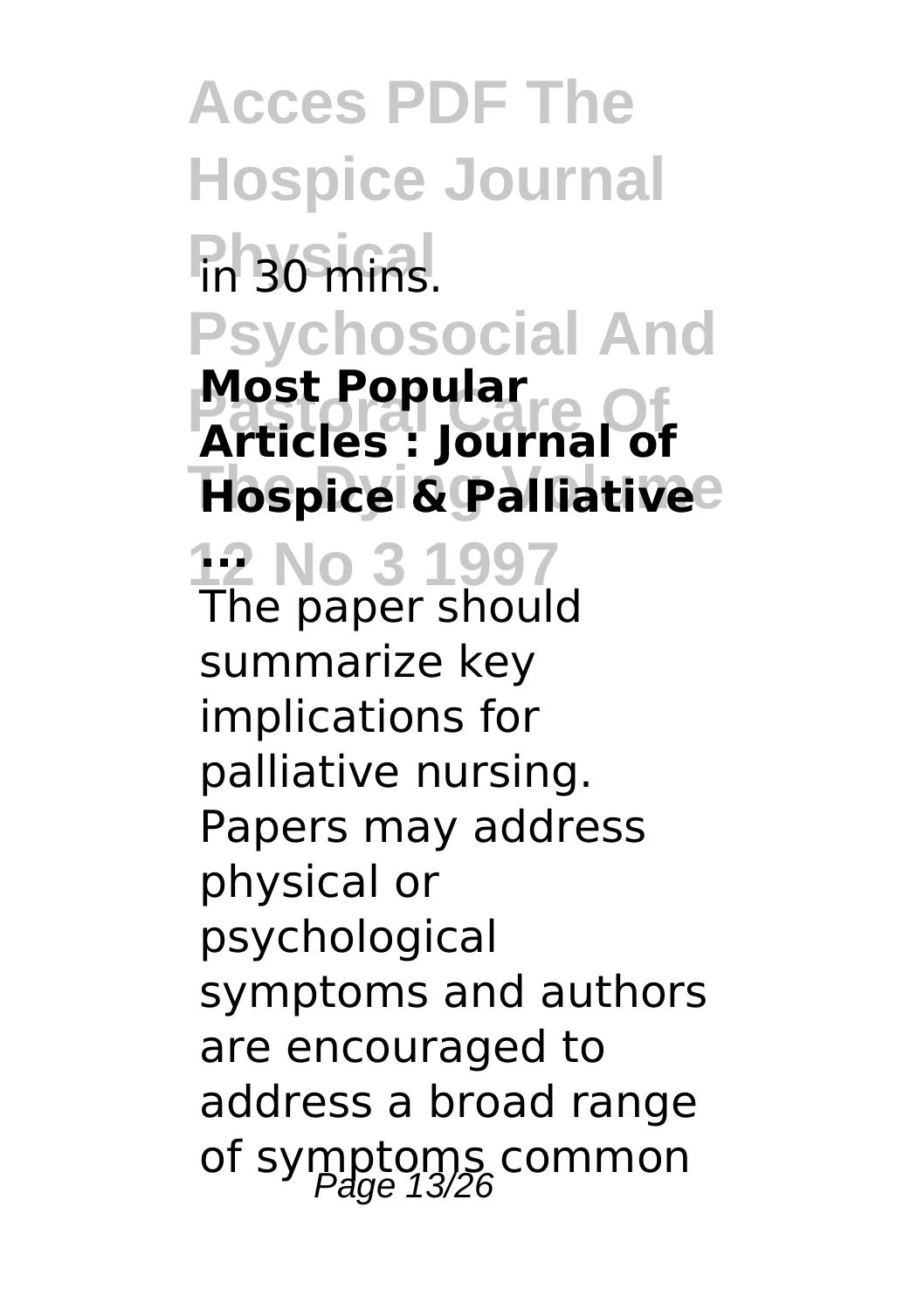**Physical palliative care. Manuscripts should be Pastoral Care Of** with approximately **15-20 references** lume 10-12 pages in length

#### **12 No 3 1997 Journal of Hospice & Palliative Nursing**

Hospice is medical care to help someone with a terminal illness live as well as possible for as long as possible, increasing quality of life. An interdisciplinary team of professionals who address physical,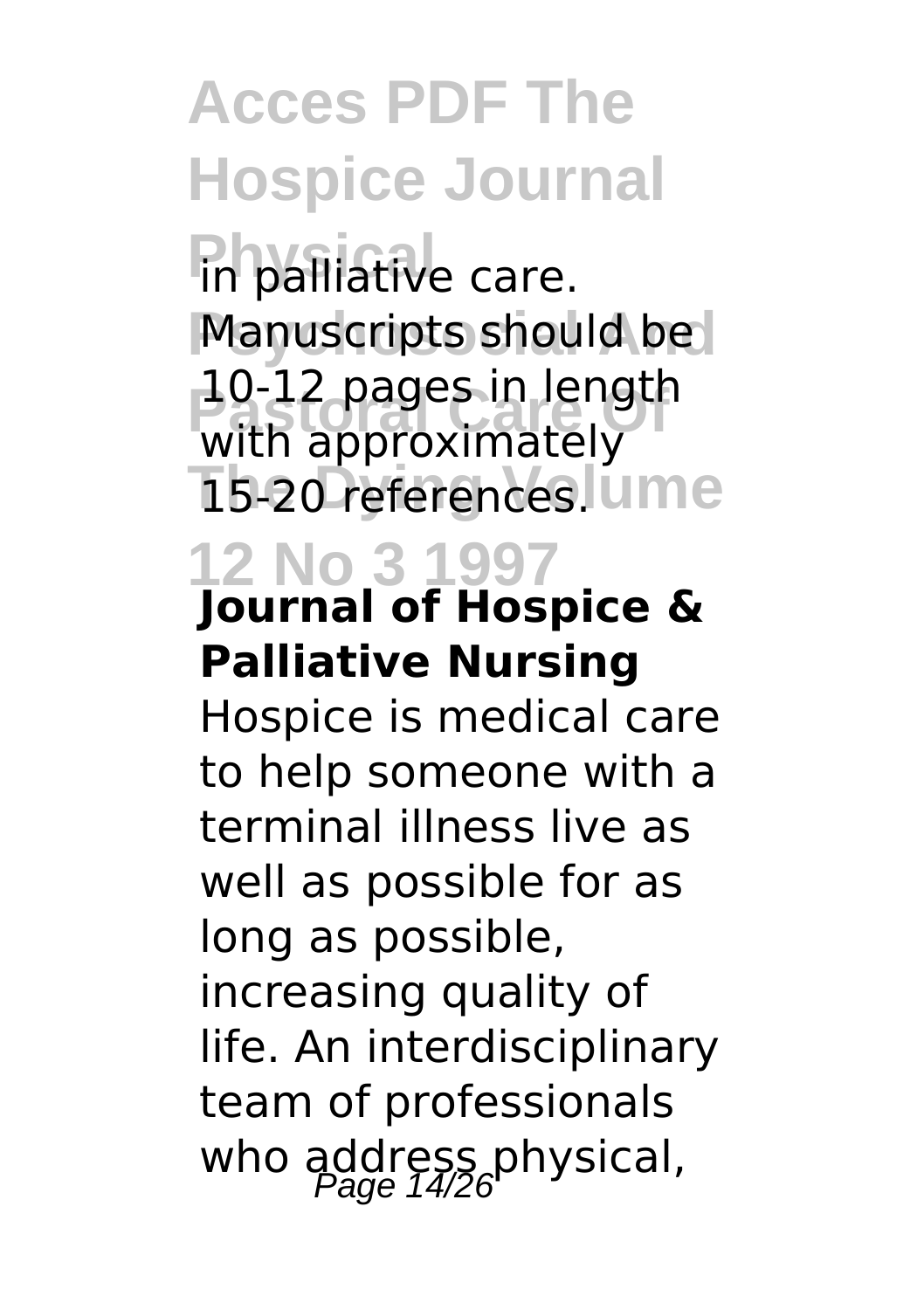**Physical** psychosocial, and spiritual distress<sup>|</sup> And **Pastoral Care Of** dying person and their **Thure family.** Volume focused on both the

#### **12 No 3 1997 Home - Welcome to OAK CREEK HOSPICE Folsom California Family**

The hospice psychosocial assessment: your first contact with a new patient. In previous entries, we've discussed what hospice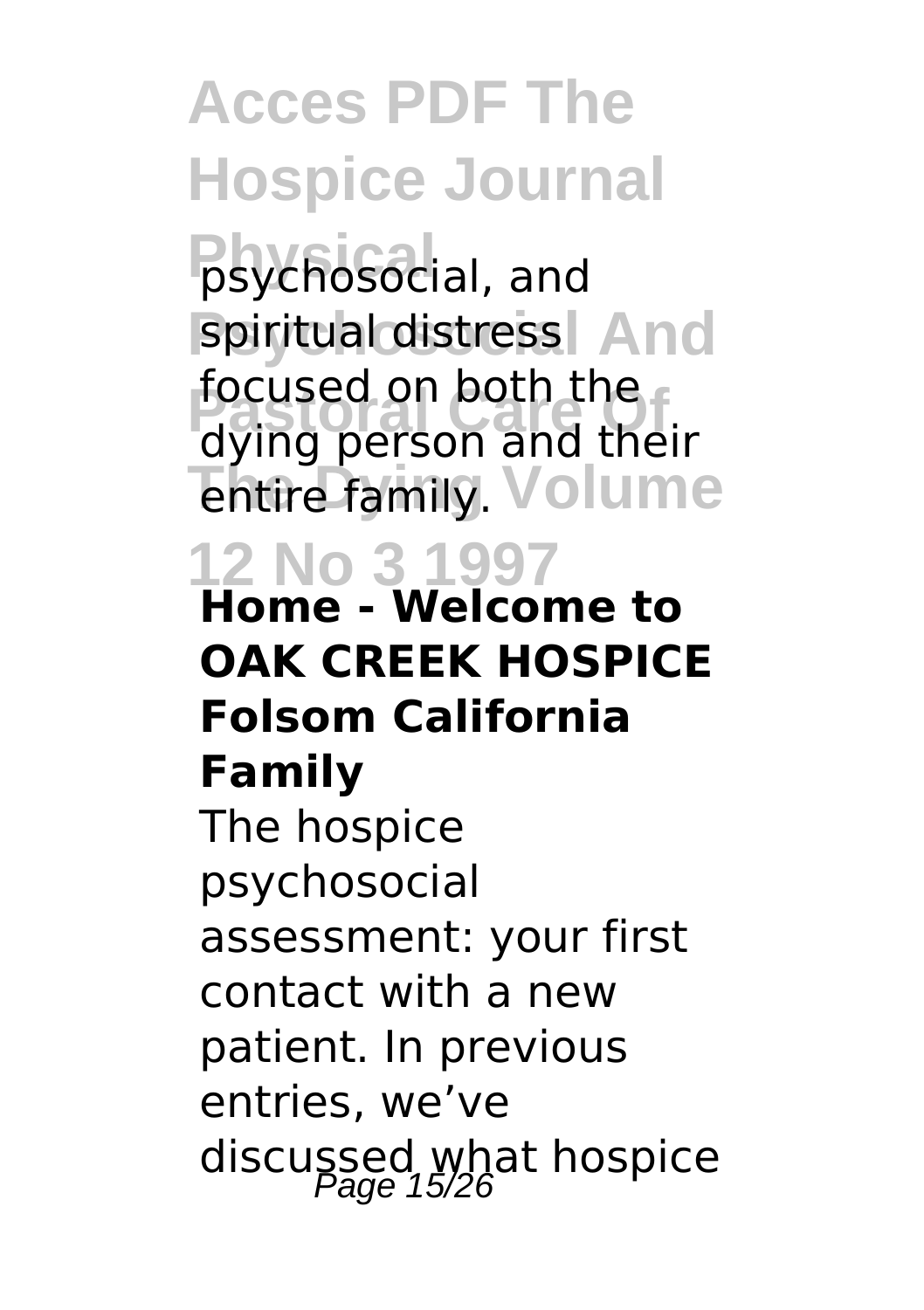**Physical work is and what** success in social work **Pastoral Care Of** We've gone into how to get a hospice job and e **12 No 3 1997** organize patient in hospice can feel like. information at a new job so that can start getting to know patients who were on service before you joined.

**The hospice psychosocial assessment: your first contact ...**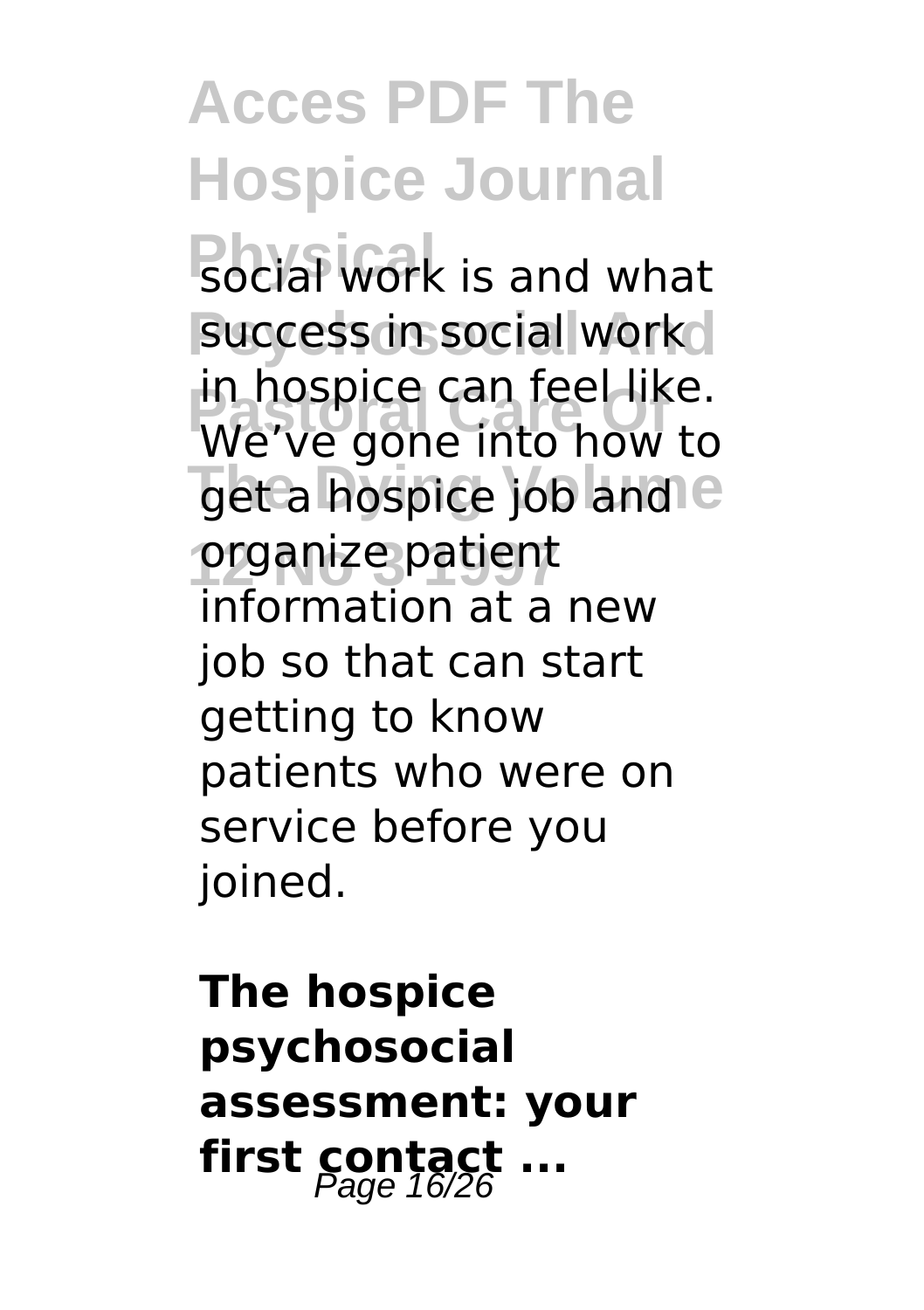**Effects of massage on** pain intensity, al And **Pastoral Care Of** of life in patients with **Tancer pain: a pilot me 12 No 3 1997** study of a randomized analgesics and quality clinical trial conducted within hospice care delivery Hosp J . 2000;15(3):31-53.

### **Effects of massage on pain intensity, analgesics and ...** Posted on Thursday January 23, 2020 in Spiritual Care, Hospice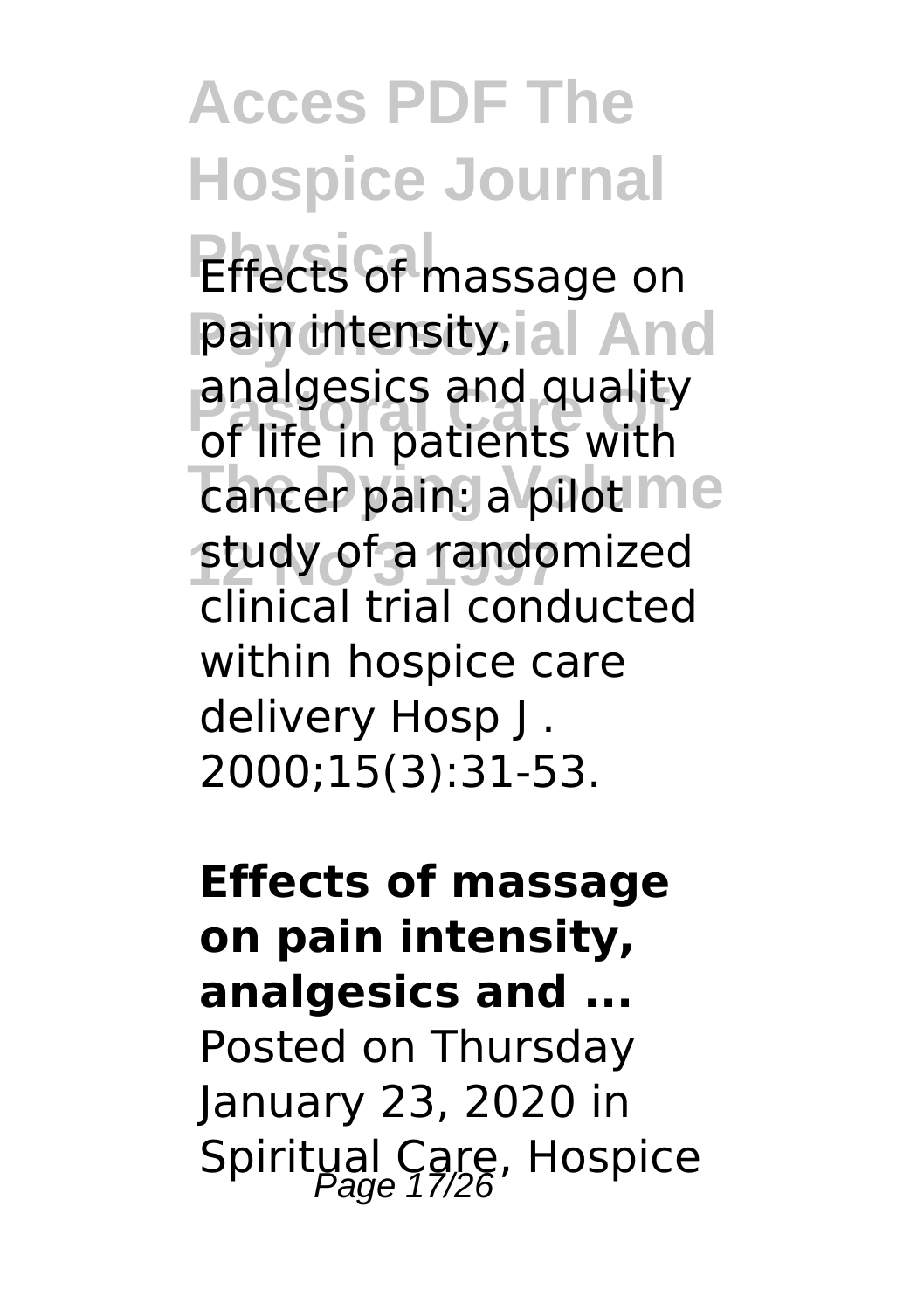**Education Psychosocial Factors are an ial And** important<br>consideration to Of assessing a patient's<sup>ne</sup> **12 No 3 1997** needs. Even physical consideration in symptoms like pain can be affected by the psychosocial influences on the patient.

### **How Psychosocial Factors Affect Pain** The ASSESSMENT part of the hospice psychosocial assessment "Initial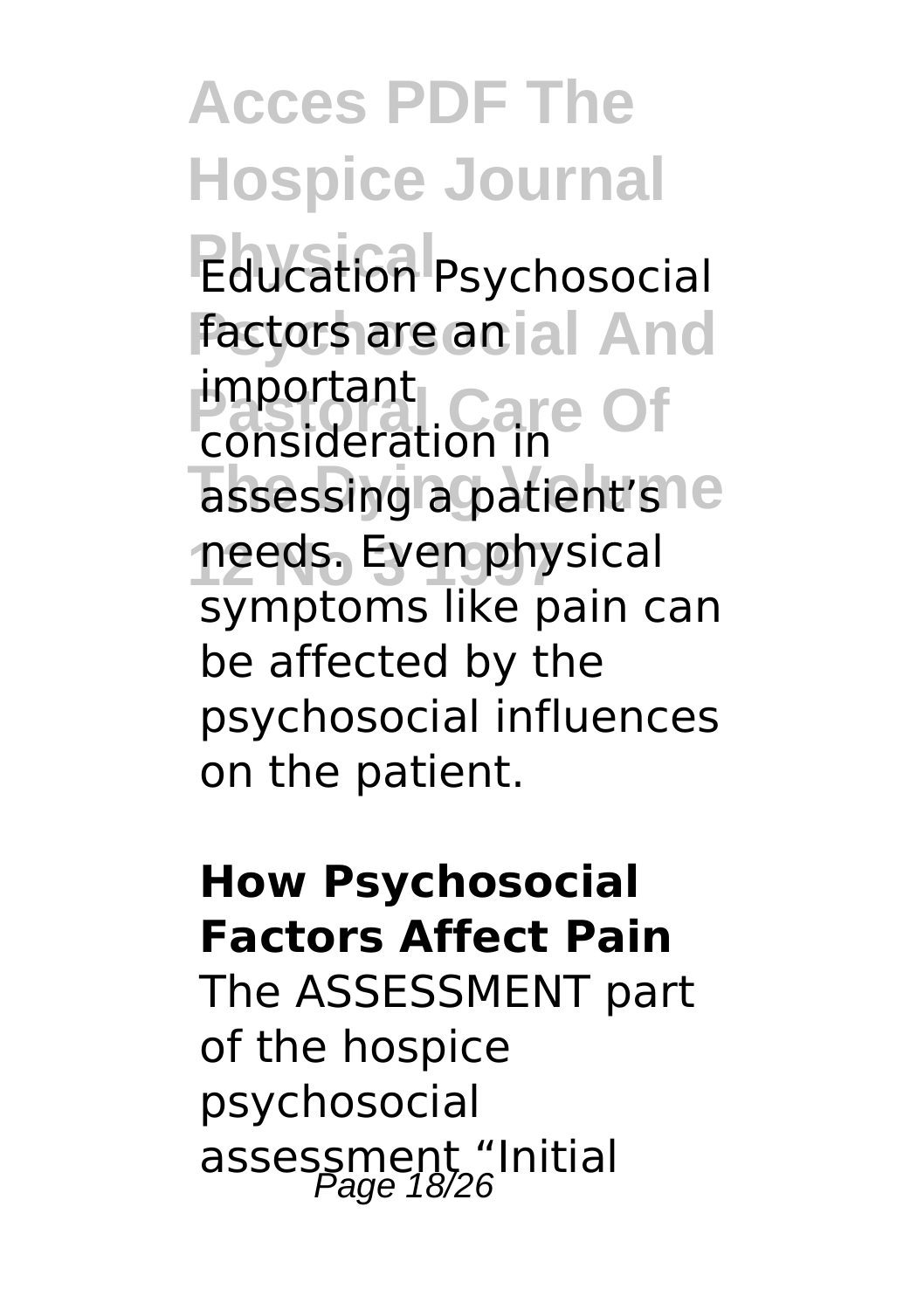**Acces PDF The Hospice Journal Physical** psychosocial assessment" meansnd more in hospice talk<br>then just assessing **The Division Sychosocial** Volume functioning.dn<sub>the</sub> then just assessing hospice world it actually refers to the set of tasks that the social worker accomplishes when making her introduction to a patient and family.

### **The ASSESSMENT part of the hospice**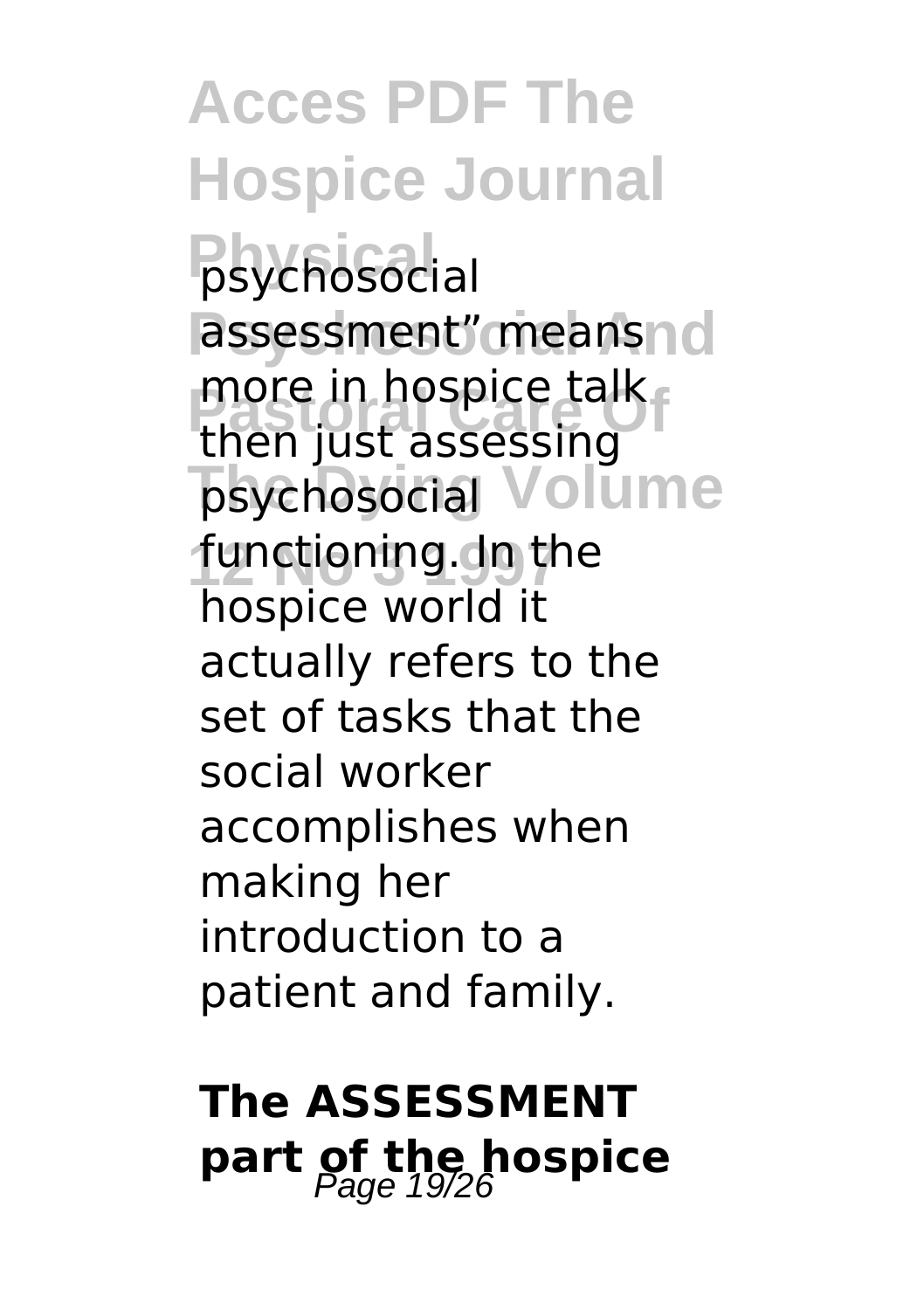**Acces PDF The Hospice Journal Physical psychosocial assessment ial And Pastoral Care Of** physical psychosocial<sup>e</sup> and pastoral care of hospice journal the dying volume 12 no 3 1997 Posted By Erskine CaldwellPublishing TEXT ID 392b9f66 Online PDF Ebook Epub Library THE HOSPICE JOURNAL PHYSICAL PSYCHOSOCIAL AND PASTORAL CARE OF THE  $_{Page\ 20/26}$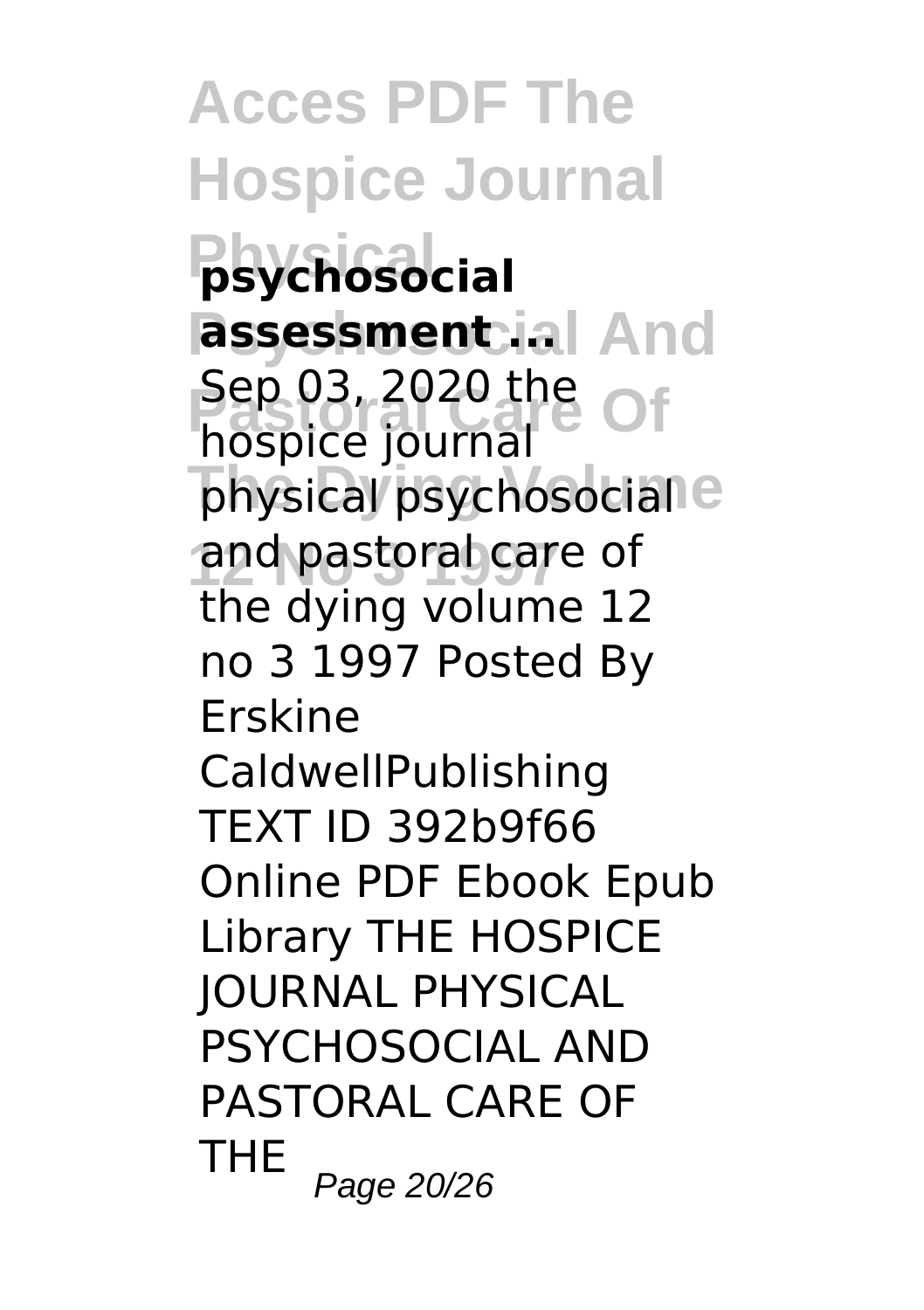### **Acces PDF The Hospice Journal Physical**

**Psychosocial And 30 E-Learning Book Pastoral Care Of The Hospice Journal Applied Palliative And C 12 No 3 1997** Hospice Services, Inc is **Physical ...** a hospice care center situated at Rancho Cordova, California.This palliative care is medicare certified, hence if you are covered by medicare, medicare will pay the hospice for your care.Unique hospice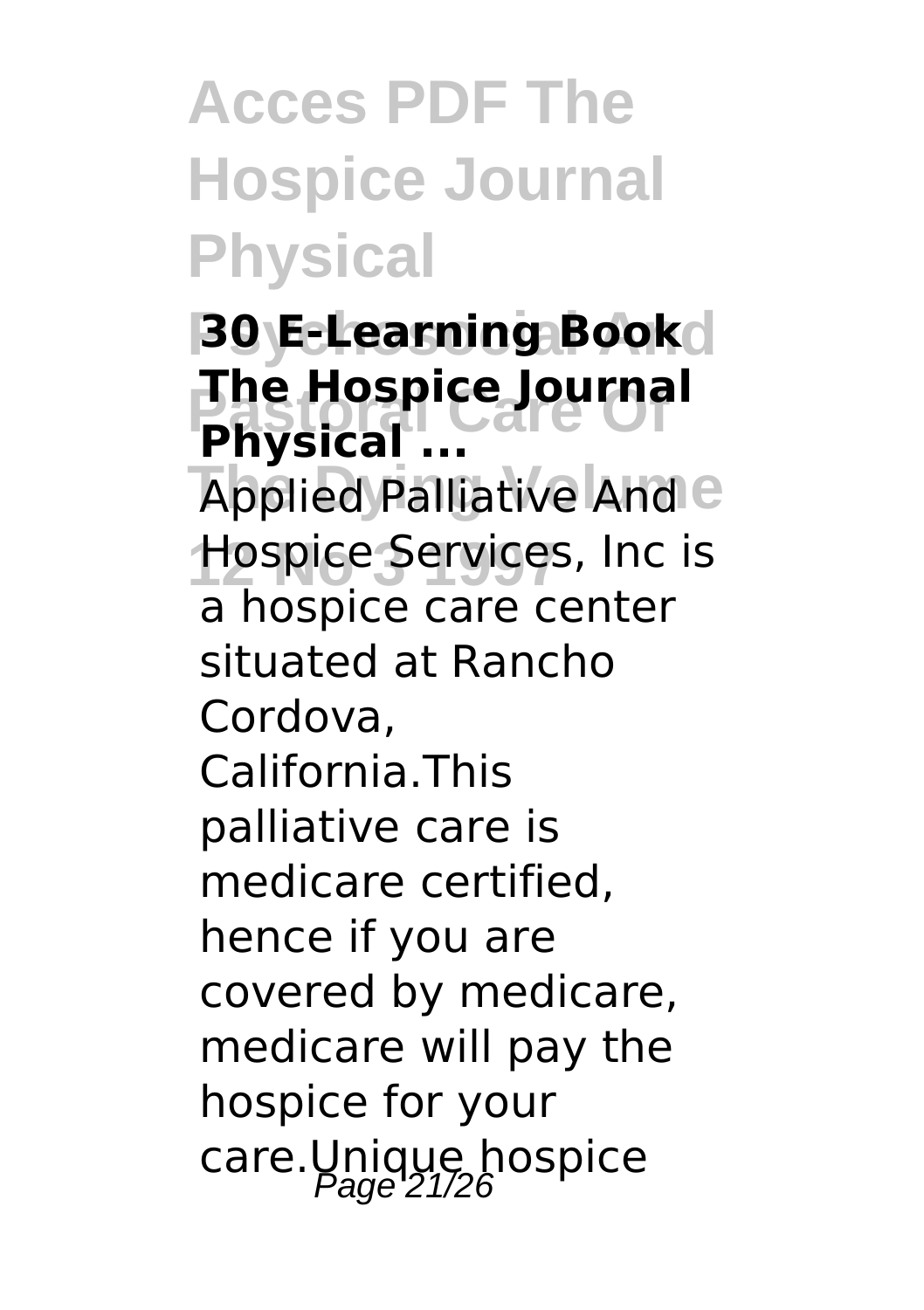**Printification number** provided by medicare **Participal Care is**<br>1921535 Applied Palliative And Hospice<sup>e</sup> **Services, Inc comes** 921535.Applied under the CMS ...

### **Applied Palliative And Hospice Services, Inc - Hospice ...** In this field based position, you will visit MJHS Hospice and Palliative Care patients to perform both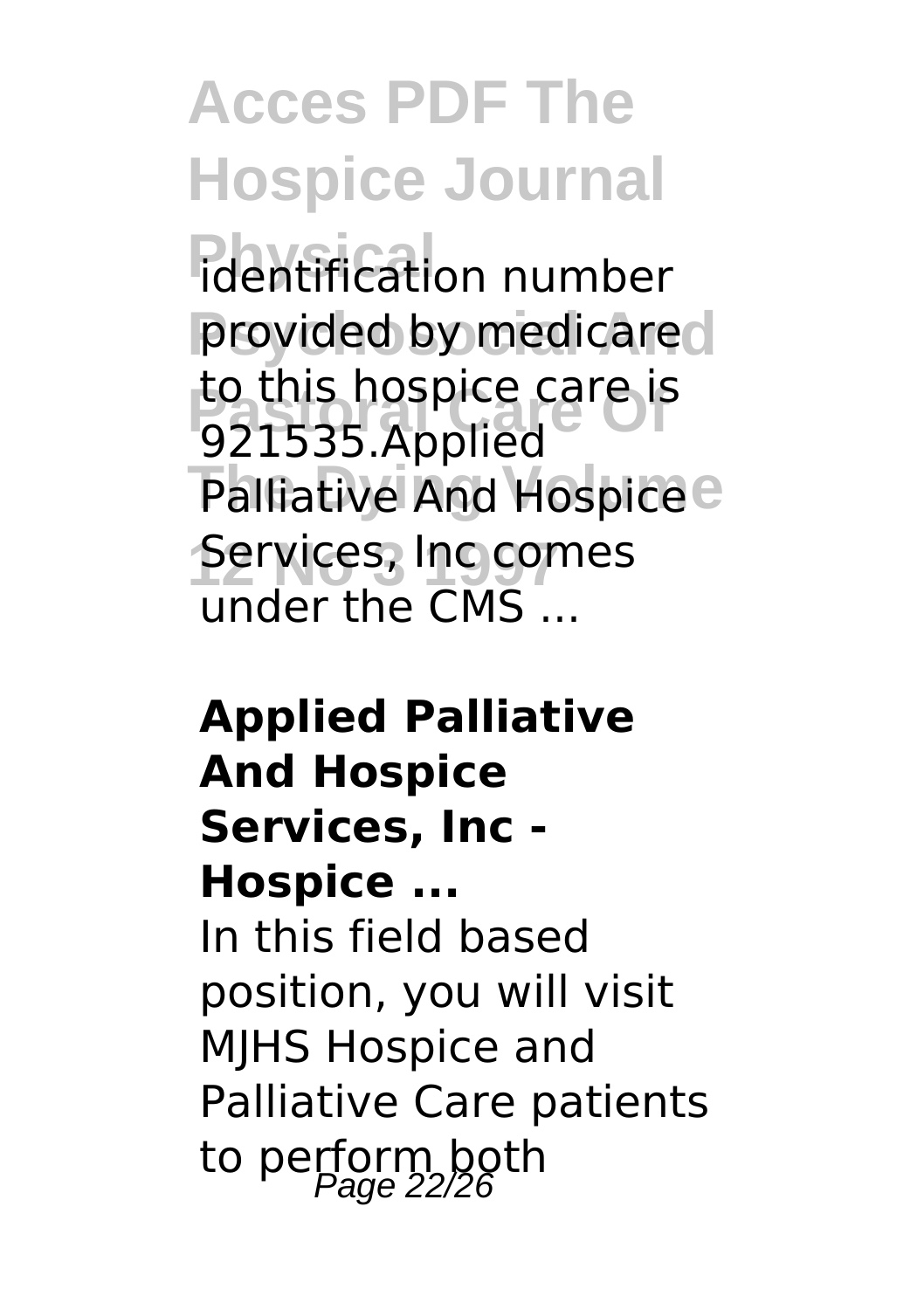**Acces PDF The Hospice Journal Physical** physical and **Psychosocial And** psychosocial **Passessments and Of** document visit olume **12 No 3 1997** occurences. electronically

### **RN Case Manager at Metropolitan Jewish Health System - The**

**...** Capturing Memories - Journal with a Hospice Patient while attending to the patient's physical, psychosocial and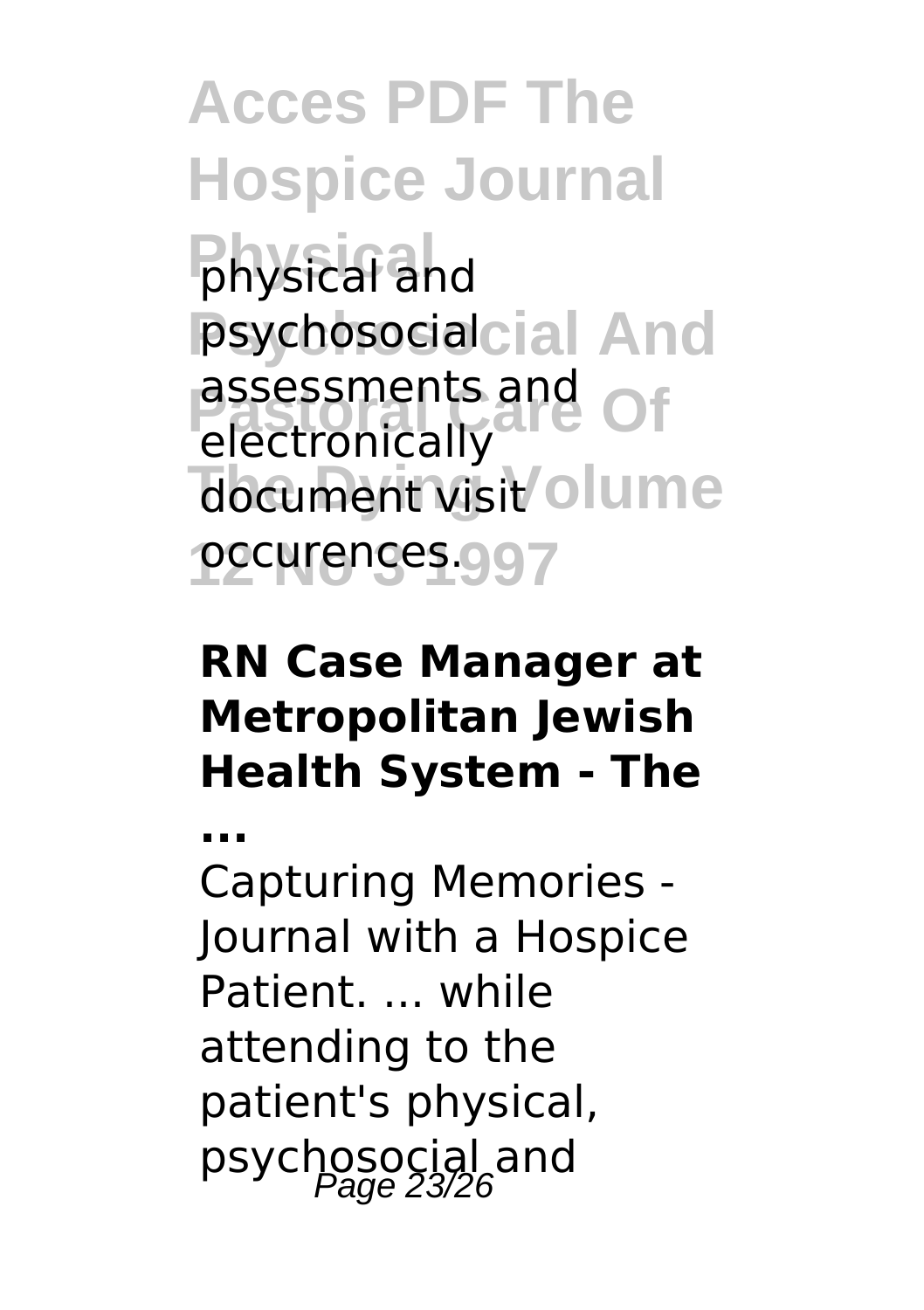**Physical needs as well. We currently serve nd Proprice patients**<br>throughout Alameda, **Contra Costa, Volume Monterey, Santa Cruz,** hospice patients San Mateo, San Benito and Santa Clara Counties. Our offices are located in Fremont, Walnut Creek, and Salinas. ...

**Capturing Memories - Journal with a Hospice Patient ...** Hospice Case Manager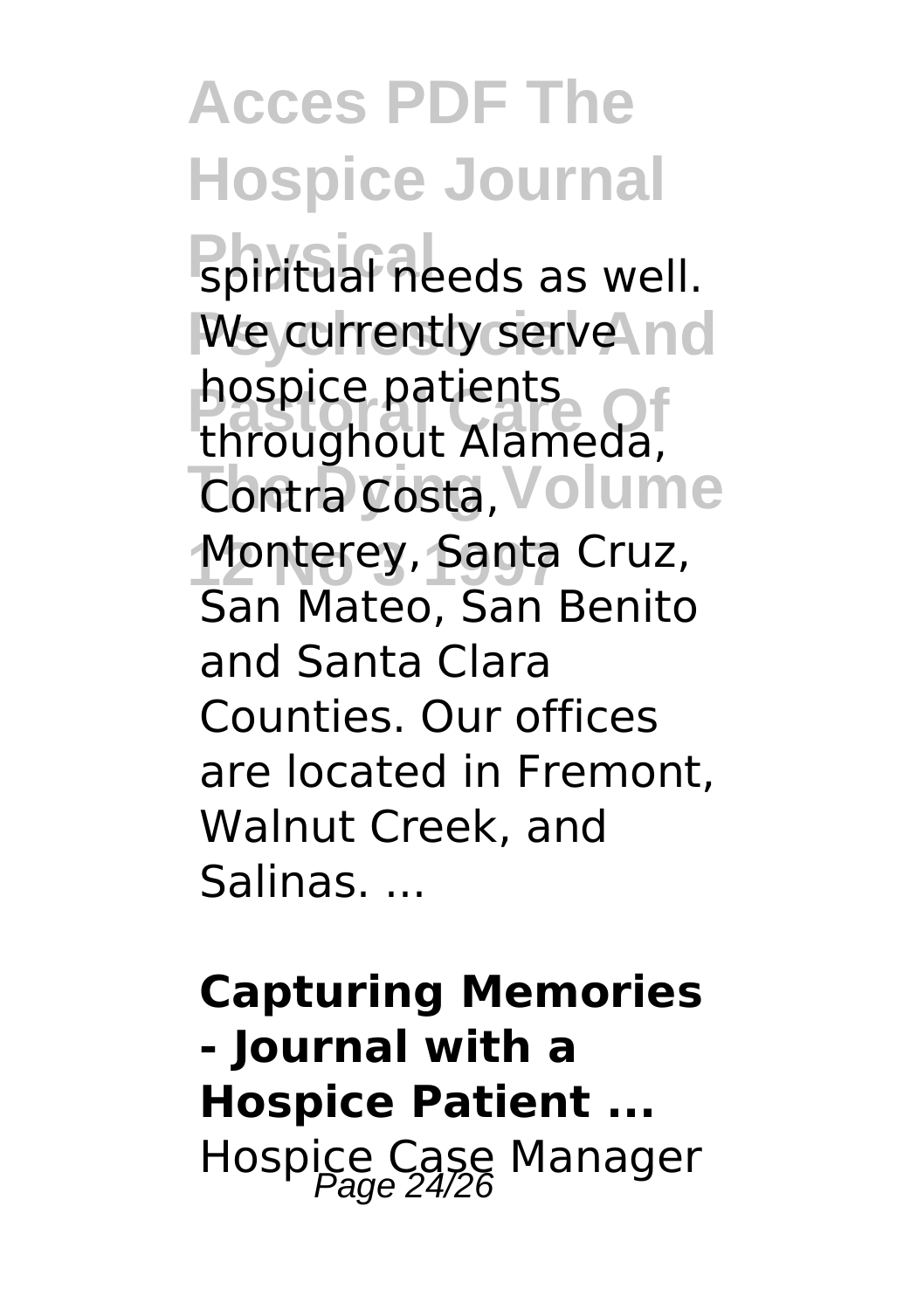**PRNSFull Time - Hiring Now! at Intrepid USA** -**Participal USA - Our Of** difference : We are ane top 10 national home vision makes a healthcare company with an overall 50 year history of

Copyright code: d41d8 cd98f00b204e9800998 ecf8427e.